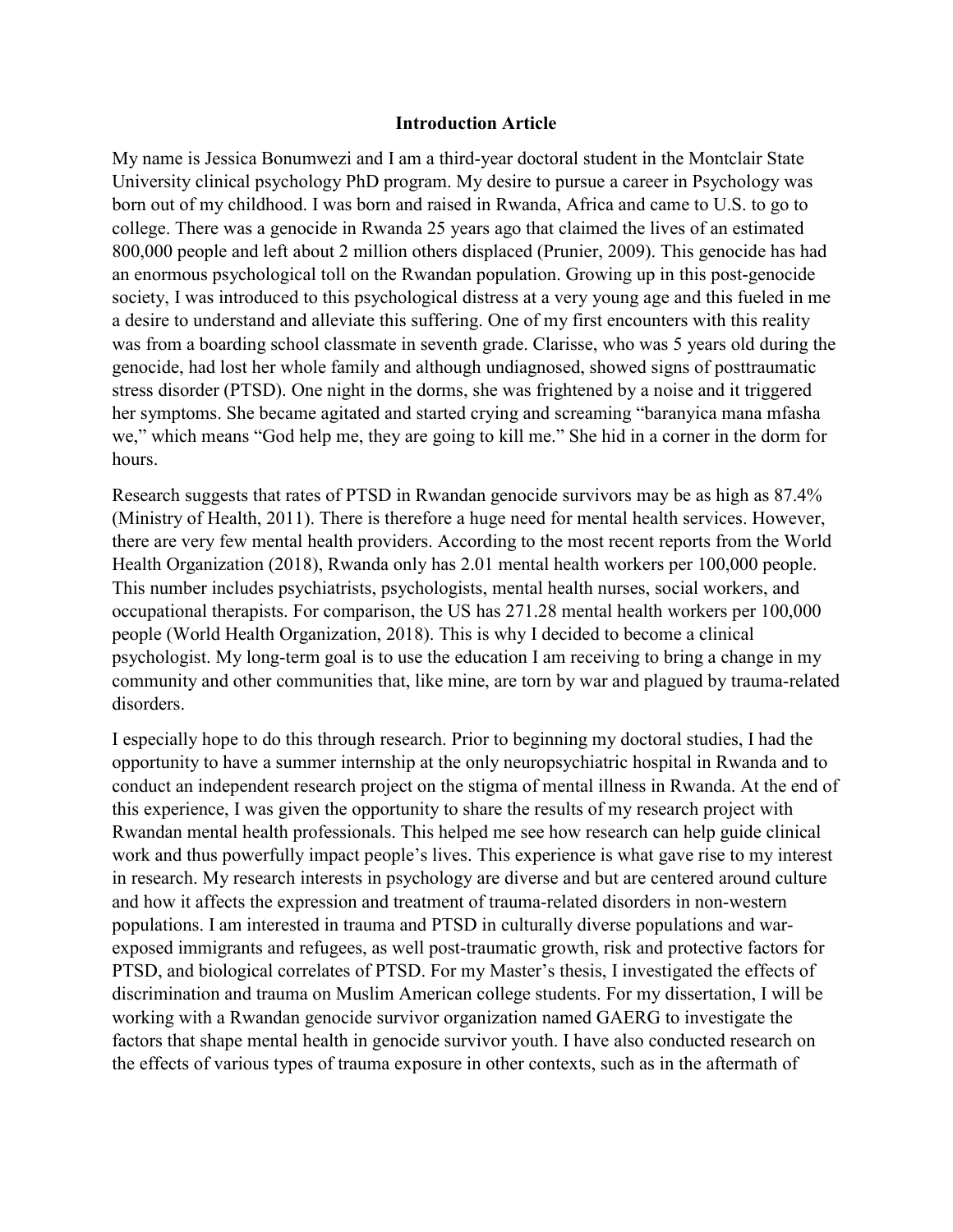natural disasters and among first responders. I hope in the future to conduct intervention research in Rwanda and other non-western countries that have experienced war and conflict.

This year, I am doing an externship at the Regional Diagnostic and Treatment Center (RDTC) at Newark Beth Israel Medical Center. This center is one of only four state-designated multidisciplinary centers that evaluate and treat children who are victims of abuse in New Jersey and it serves residents of Essex county. This externship will help me gain more experience working with trauma-exposed, culturally diverse populations. It will allow me to expand my knowledge of the assessment, diagnosis, and evidence-based treatment of trauma-related disorders. Additionally, this externship will allow me to receive training in forensic psychosocial evaluations and comprehensive health evaluations of children. Training at The RDTC will complement my research focus on trauma and will be a valuable step toward helping me become the trauma-informed clinician and researcher that I want to be.